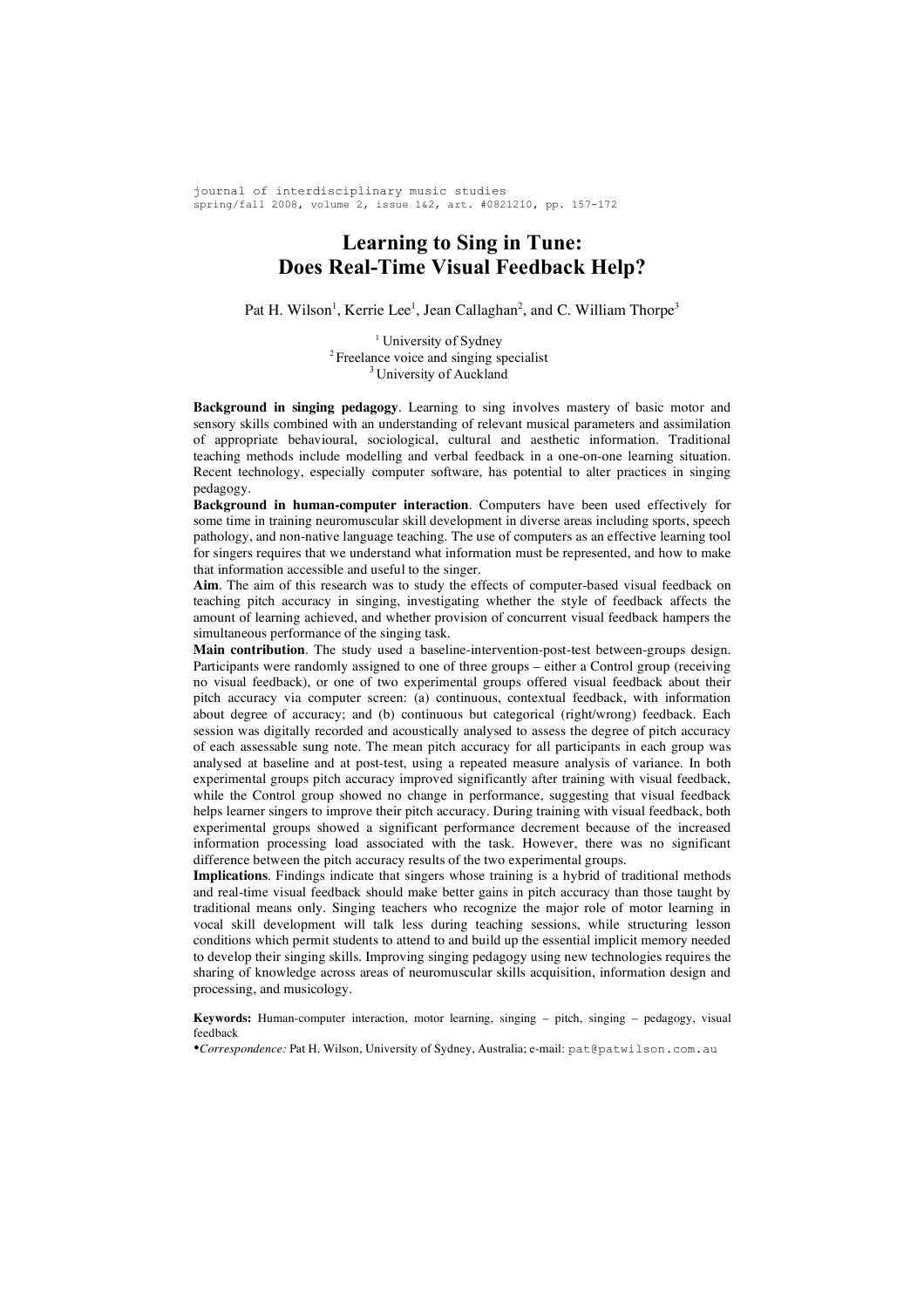### **Introduction**

Management of pitch (fundamental frequency -  $F_0$ ) is a foundational singing skill. Measuring a singer's pitch accuracy is a simple way of assessing their improvement in one aspect of the range of capabilities which together constitute singing skill. Singing teachers traditionally use a master-apprentice training model (Callaghan, 2000); the student sings (notes, scales, exercises, songs) and, when they have finished, the teacher offers feedback, usually verbal. The student then repeats the sung performance, attempting to improve by incorporating what the teacher has either discussed or demonstrated. Singing teachers today need to offer a judicious spread of knowledge, practice and experience to their students. Current instruction encompasses neuromuscular (motor) skill acquisition, intellectual understanding and assimilation of appropriate behavioural, sociological, cultural and aesthetic information.

One of the first reassurances that learners need is that they are undertaking a learning task correctly. Even if the desired outcomes have yet to be achieved, feedback tells the learner that they are 'on the right track', and therefore well placed to achieve if they persist with the activity. Investigations by Shea & Wulf (1999), Wulf, Höß & Prinz (1998), and Banton (1995) suggest that visual feedback is a basic prerequisite for effective psychomotor learning, especially in the beginning stages.

A range of software programs for singers has become available over the last decade (Callaghan & Wilson, 2004; Welch, Howard, Himonides & Brereton, 2005). These computer-based training aids offer real-time visual feedback on various aspects of sung sound. Some are commercially available, others exist on the world-wide web as freeware, while still others are at the experimental (beta-testing) stage of development. The existence of these tools raises the question: 'Can the provision of real-time visual feedback assist the learner singer?' Explanations accompanying some visual feedback programs make it clear that they are only intended to be used as an adjunct to a traditional singing teacher's instructions, while others are silent on the topic or explicitly state 'You can teach yourself!'

Whilst singing, the singer must be actively engaged in a range of sensory areas. The cognitive load of a singer can be considerable: monitoring sung tone through both air conduction and bone conduction hearing (auditory), using audiation (Gordon, 1993) to anticipate their next sung tone (auditory), listening to the accompaniment (auditory), following a score (visual), watching a conductor (visual), and assessing their own physical status by checking muscular recruitment, posture, etc. (touch/kinaesthetic-proprioceptive). In many performance conventions (e.g., opera, music theatre), singers must also watch, listen to, and respond to the other performers on stage with them (visual, auditory, touch/kinaesthetic-proprioceptive). It is valid to enquire whether the provision of another information input which makes additional sensory demands will benefit learner singers.

Since pitch-matching is a good way to assess a degree of competence in singing (Mürbe, Pabst, Hofmann & Sundberg, 2002; Welch, 1985a), an investigation was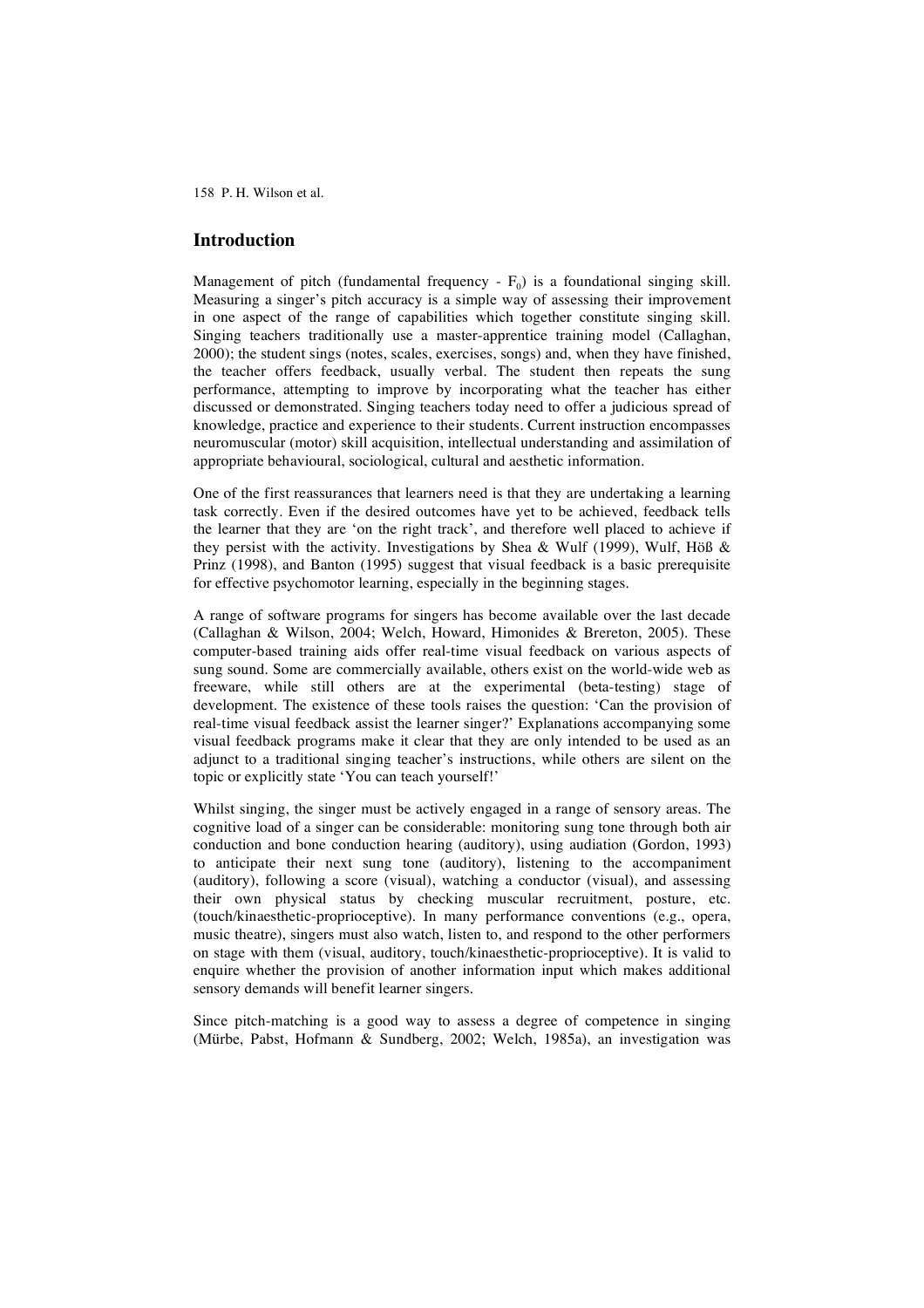undertaken in order to assess the effect of concurrent visual feedback on learner singers' pitch-matching abilities while singing vocal exercise patterns.

## **Method**

#### **Design**

The structure of this research study was a baseline-intervention-post-test betweengroups design. Participants were randomly assigned to one of three groups − either the Control group or one of two experimental groups. Each experimental group received a different form of visual feedback during the intervention phase, while the Control group received singing practice with neither verbal nor visual feedback.

#### **Participants**

Participants were recruited from the staff and students at a metropolitan university campus who responded to a general advertisement asking for volunteers to do a singing lesson. Fifty-six persons (ranging in age from 18 years to 60 years; mean age of 30.2 years) participated in the investigation, with 11 of these participants eliminated from the study because of incomplete data or presence of hearing loss, leaving a final corpus of 45 participants (10 male and 35 female). None of the participants was a professional musician.

Details of the gender and musical background of the participants are shown in Table 1. Participants with a history of singing training or musical training, and who completed the advanced singing patterns (see below), are identified in the 'Advanced' column. Participants with no musical or singing training, and who sang the simpler note sequence (see below), are labelled 'Novices'. While participants were randomly allocated to each group, the numbers of 'Advanced' and 'Novices' were similar across all groups.

| Display mode    | Gender       | Novices* | Advanced* |
|-----------------|--------------|----------|-----------|
| Grid screen     | Males        |          |           |
| Grid screen     | Females      |          |           |
| Grid screen     | Total        |          | 11        |
| Keyboard screen | Males        |          |           |
| Keyboard screen | Females      |          |           |
| Keyboard screen | Total        |          | 10        |
| Control         | Males        |          |           |
| Control         | Females      |          |           |
| Control         | <b>Total</b> |          |           |
|                 | TOTAL        | 15       | 30        |

**Table 1.** Consolidated table: Number of participants, divided into Males and Females, showing Skill Level groups and Feedback Mode groups.

\*Refers to the type of exercise pattern used in the session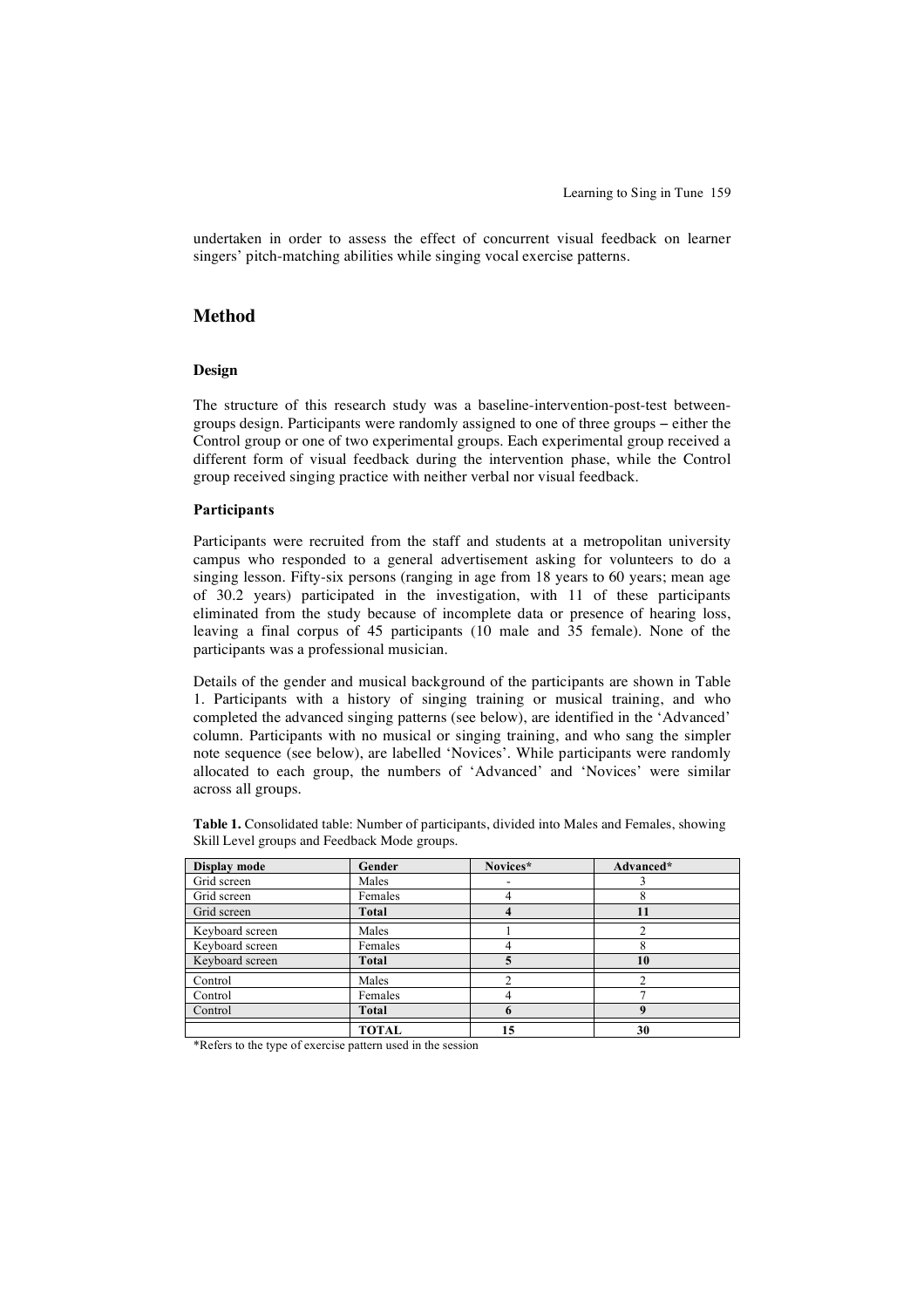**Stimuli** - **Exercise patterns.** Participants exhibited a wide range of prior musical experience, although none was training or working as a professional singer. The singing exercises used in the study were divided into two skill levels (Figures  $1-3$ ): novice (Skill level  $1$  – Figure 1) and advanced (Skill level  $2$  or  $3$  – Figures  $2$  and  $3$ ). Participants were allocated a skill level which was of sufficient difficulty for them to show improvement with training. The researcher (a trained and experienced singing teacher) used information collected in a short initial questionnaire about the participant's singing and musical training background, as well as the participant's demonstrated capability on the vocal warm-up exercises, to assess the approximate vocal range, level of singing skill and musicianship of individual participants.



**Figure 1**. Exercise pattern - Skill Level 1 - Simplest [1–3–1]; used for novice participants.



**Figure 2.** Exercise pattern - Skill Level 2 - Medium difficulty  $[1-4-6-4-1]$ ; used for advanced singers.



**Figure 3**. Exercise pattern - Skill Level 3 - Most complex [1–flat 7–2–3–4]; used for advanced singers.

**Stimuli - Visual feedback screens.** Participants in the two experimental groups received visual feedback using one of two different screen displays. Both the Grid and Keyboard groups received (near) real-time visual feedback on their voice pitch during the sessions. The style and nature of the feedback differed for each group. The Control group was presented with a static screen display which did not provide feedback about their singing.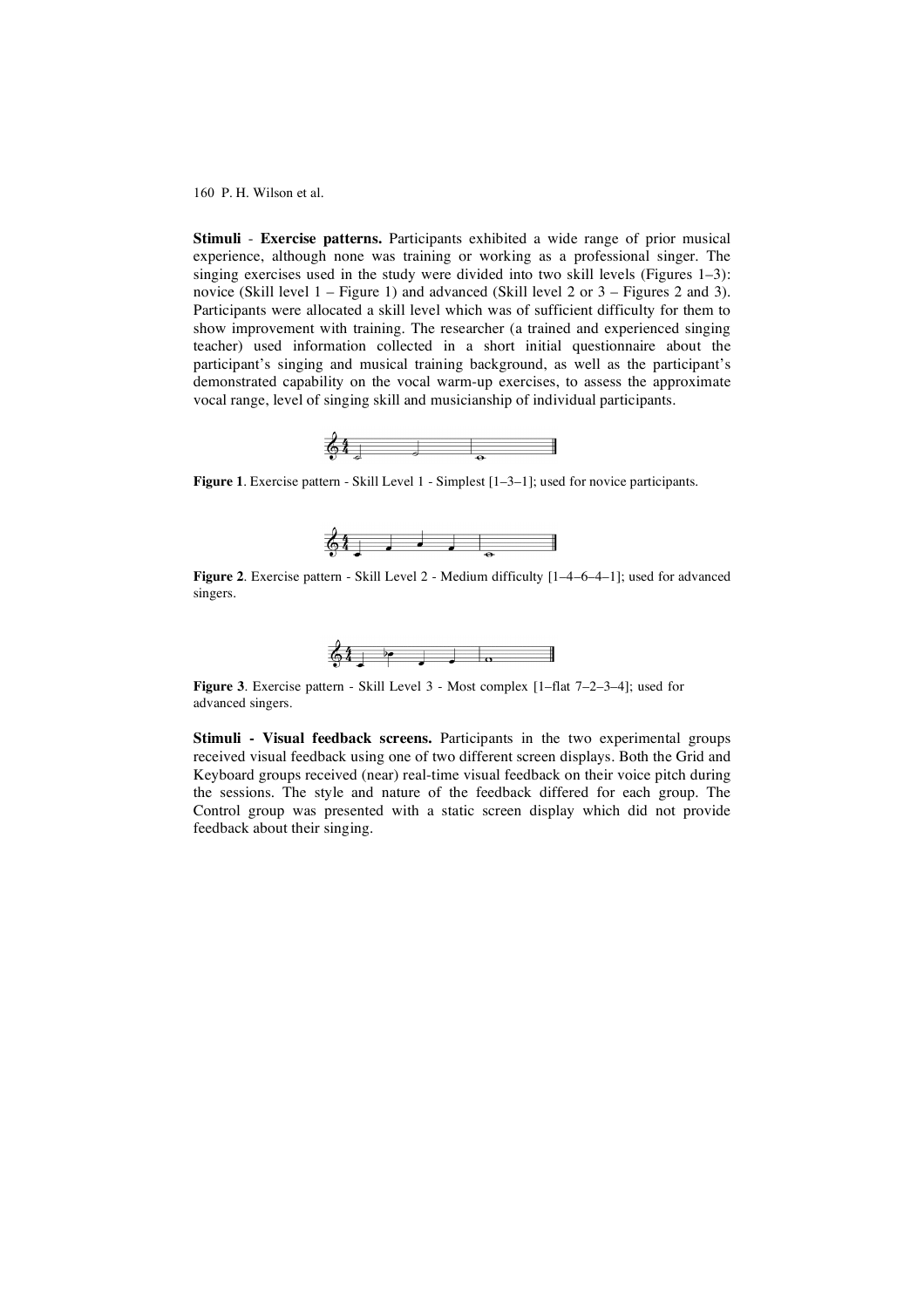Learning to Sing in Tune 161



**Figure 4.** Visual feedback mode – Grid screen design (prototype: Sing&See™) showing a 3 note sequence with target notes  $C_4$ ,  $E_4$ , and  $C_4$ , and a linear pitch trace of the singer's sung sequence indicating that all 3 notes were sung at the correct pitch.

Figures 4 and 5 present the feedback screens for each of the experimental groups. The two figures show the screen display for the same sung sequence. At the end of a simple 1–3–1 interval, the singer has sung  $C_4$ ,  $E_4$ , and  $C_4$ . In the Grid group's screen design (Fig. 4), the sung sequence is tracked by a pitch trace line traversing two (originally green-coloured) target pitch areas. Using this visual feedback screen, participants in the Grid group had targets to aim for, validation when these targets were met, a sound and space context within which to place the targeted pitches, and a means of seeing where their voice pitch has been, as a way of helping them to target future pitches. The Grid screen design is based on a prototype for the pitch display of Sing&See™, specialised software which shows a visualisation of acoustic information about a singer's voice in (near) real-time on a computer screen (Callaghan, Thorpe & van Doorn, 2004; Callaghan, Thorpe, van Doorn & Wilson*,* 2003; Thorpe, Callaghan & van Doorn, 1999).

In the Keyboard group's screen design (Fig. 5), only the last note's key (the  $C_4$ ) has darkened (originally turned bright red) to show its accuracy. The fact that the  $E_4$  was sung previously in the same 1–3–1 interval has disappeared; the current pitch is the only one reflected in the display.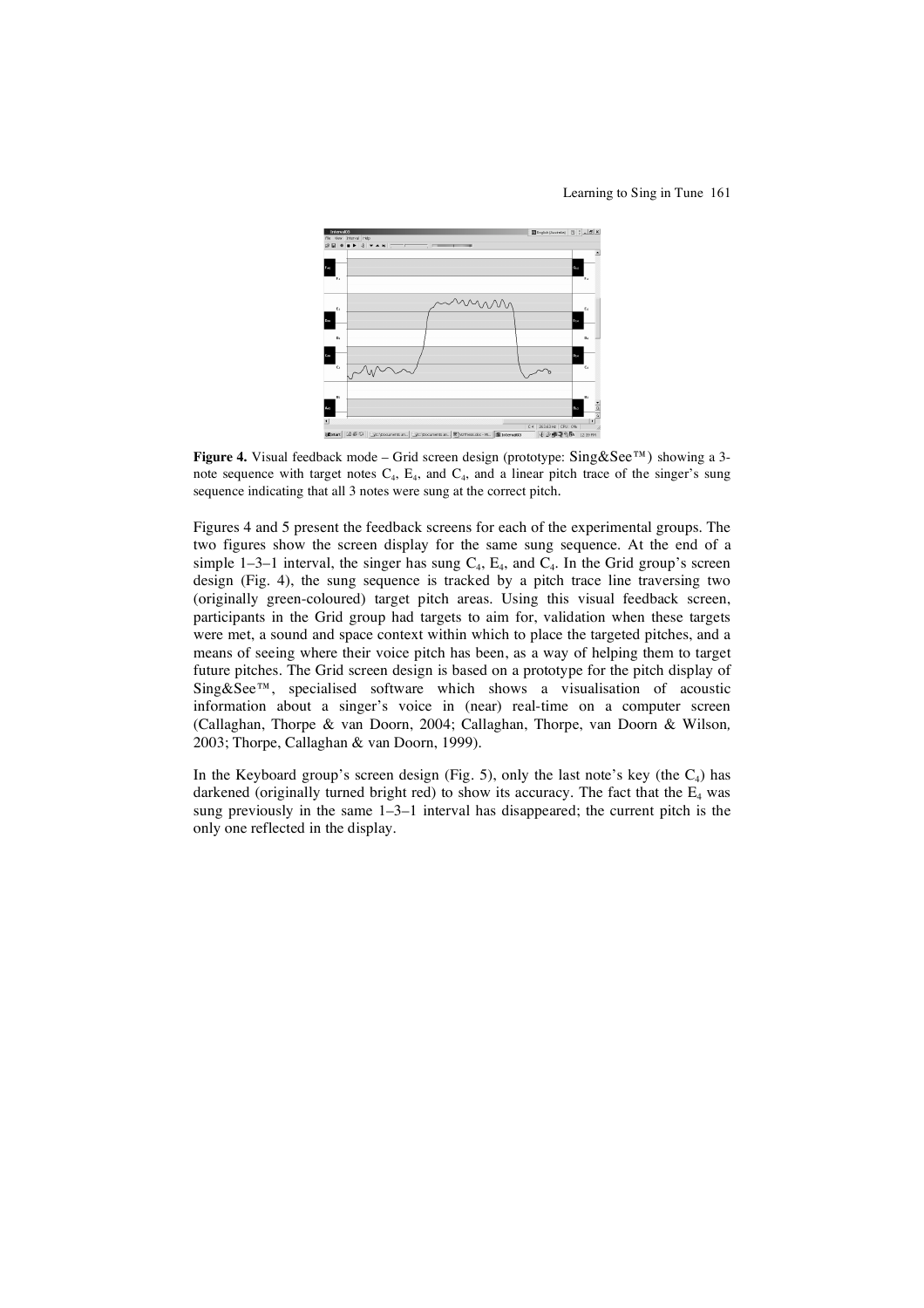

**Figure 5.** Visual feedback mode – Keyboard screen design showing real-time visual feedback for right/wrong pitch accuracy in a keyboard display.

The Keyboard screen design was based on a piano, and showed real-time visual feedback for right/wrong pitch accuracy in a keyboard display. Any sung note changed the colour of the corresponding piano key pale red, but only while it was being sung. Targeted pitches were indicated by green-coloured keys (e.g. the lightshaded  $E_4$  in Fig. 5) which, when sung correctly, turned bright red. Participants in the Keyboard group had immediate feedback about what pitch was currently being sung, but they did not have any history of what notes had been sung previously. Degree of accuracy was implicit in the number of keys between the target and sung note.

The Control group was required to learn the same singing patterns as the experimental groups. During intervention, the exercise patterns were played to them by the computer, and they received no visual feedback on their pitch accuracy. They were presented with a static screen, similar to that used for the Keyboard group, but with the pitch response deactivated so no information about their singing accuracy was available.

#### **Pitch measurement**

In order to accurately assess the difference in pitch error between participants, errors were measured in cents (100 cents equals one semitone) rather than in Hertz (Hz). The tolerance of accuracy was a half-semitone, with boundaries set at half-way between the exact frequencies of each note. In other words, participants singing anything less than a half-semitone above or below the target pitch were credited with having sung that pitch. A half-semitone is a perceptible difference to most untrained singers, male or female, with high or low voices. Results were collated and expressed in Hertz.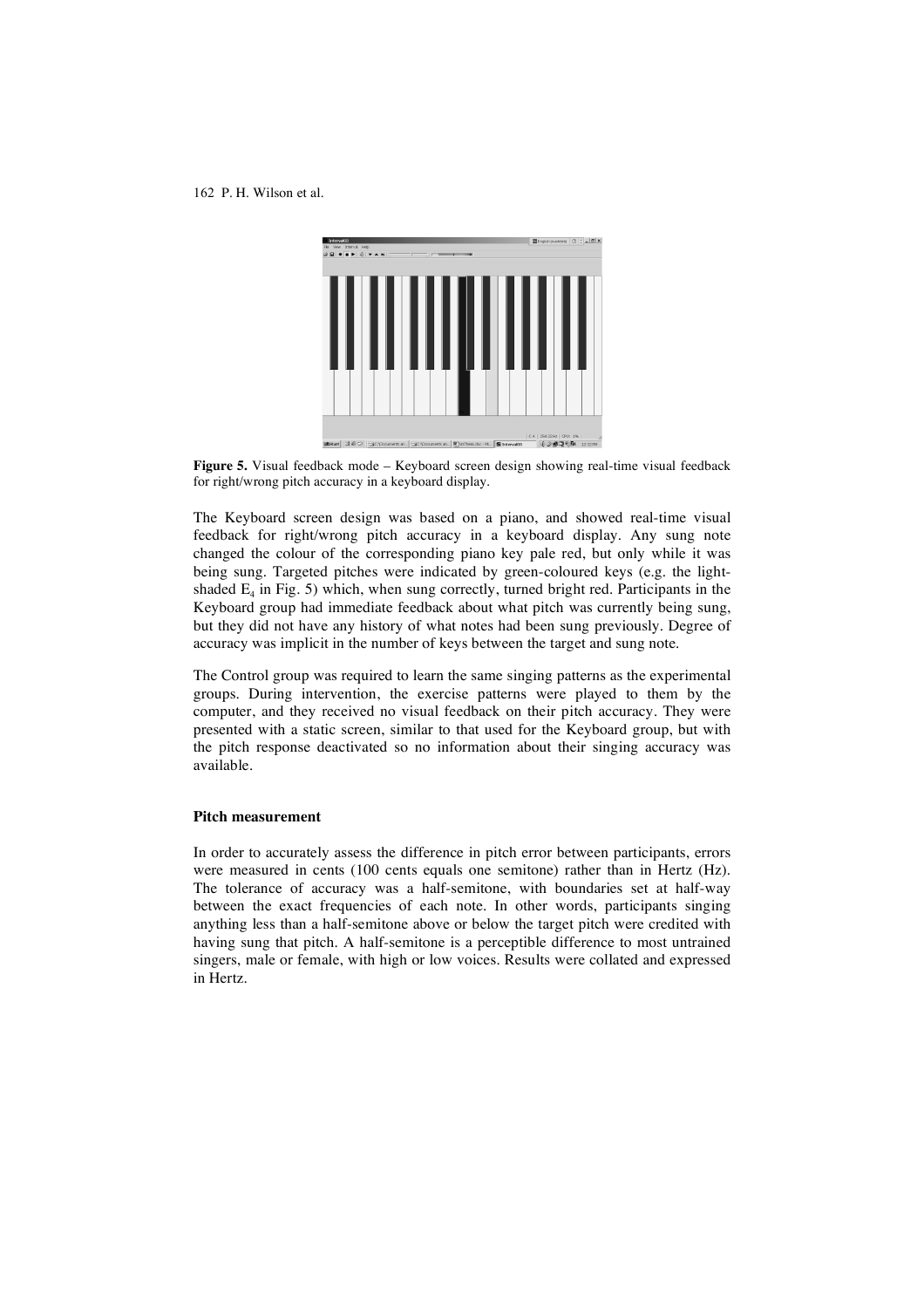#### **Equipment**

All sessions were undertaken in a soundproof room of the Speech Laboratory at the School of Communication Sciences and Disorders, University of Sydney. Equipment included a computer (Dell Optiplex GX150 Celeron processor) with flat-screen monitor and speakers (Juster SP-691), an external USB Audio Interface (Roland UA-30), a head-mounted condenser microphone (AKG MicroMic C 420), a DAT tape machine (Sony ZA5ES Digital Audio Tape Deck), a mixing console (Behringer Eurorack MX 602A 6-Channel, 2-Bus) and a synthesizer (Roland E-36 Intelligent Keyboard) which served as a piano. Every test sequence was recorded with the participant standing, with the computer screen at a height of 120cm from the floor, and therefore easily seen by standing adults of average height.

### **Procedure**

Each participant was given a single one-hour session conducted by the same researcher, a trained and experienced singing teacher. The overall procedure consisted of a pre-session questionnaire, a singing lesson (including pre-test, intervention and post-test measurements), and a post-session questionnaire. All participants provided written informed consent before participating in the experiment. All sessions were scripted to maintain consistency between the sessions.

Each session began with a pre-session questionnaire which covered areas including demographic information, amount of singing training, spoken-voice training, musical training, and number of musical instruments played.

The singing tasks commenced with physical then vocal warm-ups. These were used to assess the approximate vocal range, level of singing skill and musicianship of the participant. The researcher then chose the most appropriate of the three exercise patterns, and began teaching it to the participant. This enabled the researcher to determine the participant's optimum pitch range for this activity. Once this range was established by agreement, and the participant indicated readiness, the first test pattern (five interval sequences in upward semitone increments) was performed and recorded for measurement of their baseline performance. Patterns were sung on the vowel sound of the participant's choice: either  $/u'$  (as in 'pool') or  $/a'$  (as in 'part'); the vowel remained the same for all tests in the session.

Participants in the experimental groups then practised scales, single notes or songs, using the visual feedback, while the Control group practised the same tasks without visual feedback. At the end of the practice session all participants were again tested with the same five exercise patterns used at baseline. This measurement reflected their performance during training (intervention condition). All participants then completed a short post-session questionnaire which included questions about their preferred learning style using Gardner's Multiple Intelligences Theory (Gardner, 1983). Gardner's theory posits the existence of a number of distinct forms of intelligence,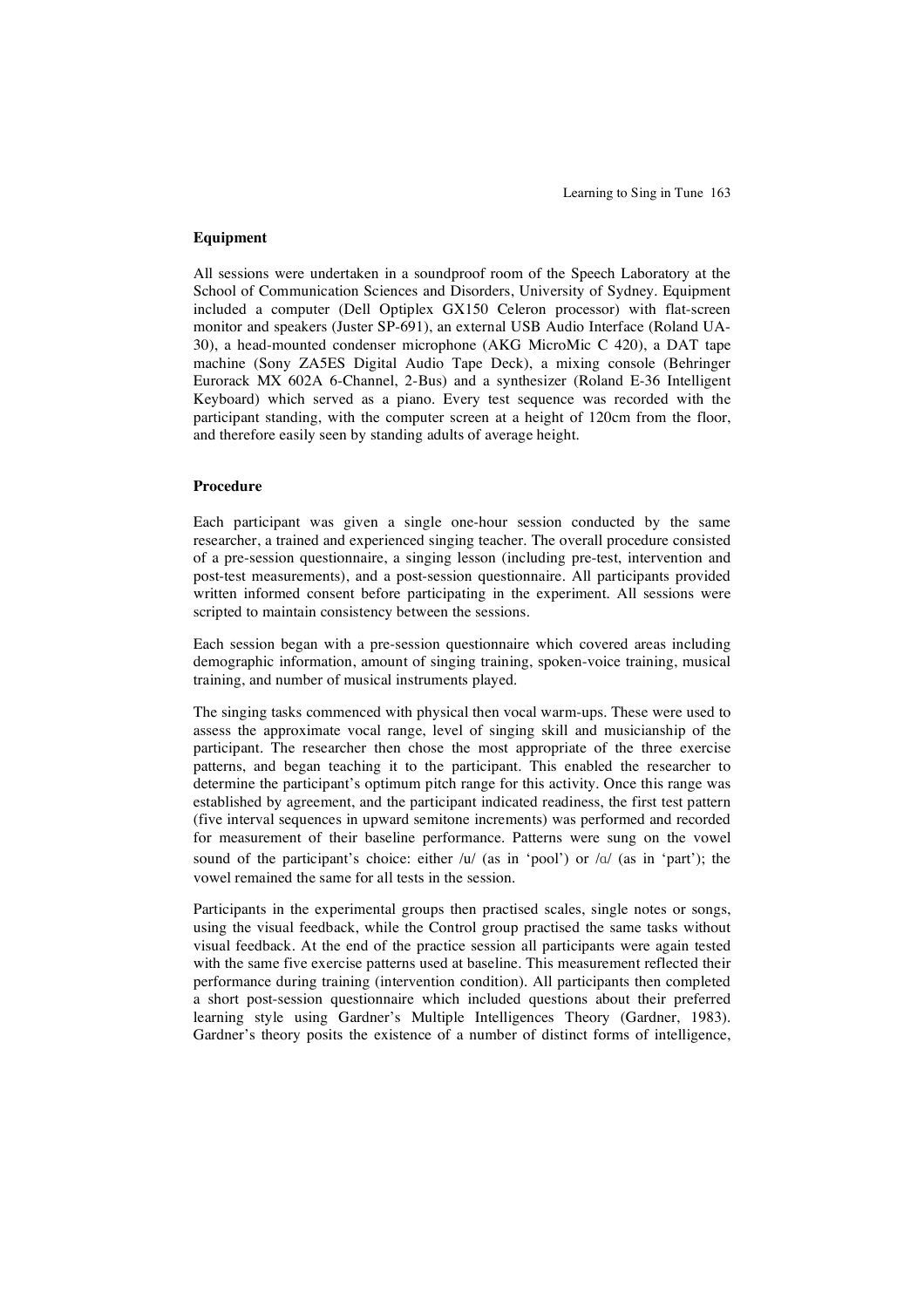possessed by all individuals in varying degrees. His initial research gave seven primary forms of intelligence: linguistic, musical, logical-mathematical, spatial, bodily-kinaesthetic, intrapersonal (i.e., insight, metacognition) and interpersonal (i.e., social skills). He has subsequently added an eighth (naturalist). Gardner suggested that learning and teaching should focus on the particular intelligences of each person, since the different intelligences represent not only different domains of content but also learning modalities. Although broad in nature, these general indicators of learning style preference may signpost the profile of singing students most likely to gain benefit from interactive, visually-based instructional feedback systems. The questionnaire also included questions about health and physical capabilities (handedness, colour blindness, history of vocal problems, history of ear/hearing problems, nicotine and caffeine intake, current medication). For the two experimental groups, there were also four open-ended questions asking the participant how they perceived their interactions with the real-time visual feedback.

After completing the questionnaire, the participants were asked to sing the test exercise patterns again (the post-test measurement).

### **Results**

#### **Visual feedback and improvement**

The first analysis addressed the question of the effect of real-time visual feedback on pitch accuracy. Figure 6 shows the mean pitch error for each group at baseline and post-test. From this graph it can be seen that both the Grid and Keyboard groups improved in their pitch accuracy at post-test, while the Control group showed no change in performance. The mean improvement in pitch for the Grid group was 8.1 Hz (SD=5.2), and for the Keyboard group was 7.9 Hz (SD= 8.4). The Control group performance changed by less than 1 Hz (SD=8.1) between baseline and post-test. The distribution of pitch for each group at baseline and post-test was not normally distributed. The statistical analysis therefore used the difference score, calculated by subtracting the mean pitch error of each participant at post-test from their mean performance at baseline. This gave a difference score based on the amount of change in performance between baseline and post-test. The absolute pitch error was used in this analysis. That is, a note 40Hz below the target or 40 Hz above the target was given an error value of 40Hz in both instances. Q-Q Plots of the difference scores for each group showed these scores were close to a straight line (representing normal distribution), with the exception of one outlier in the Control group and Keyboard group at baseline. These results were treated as normally distributed.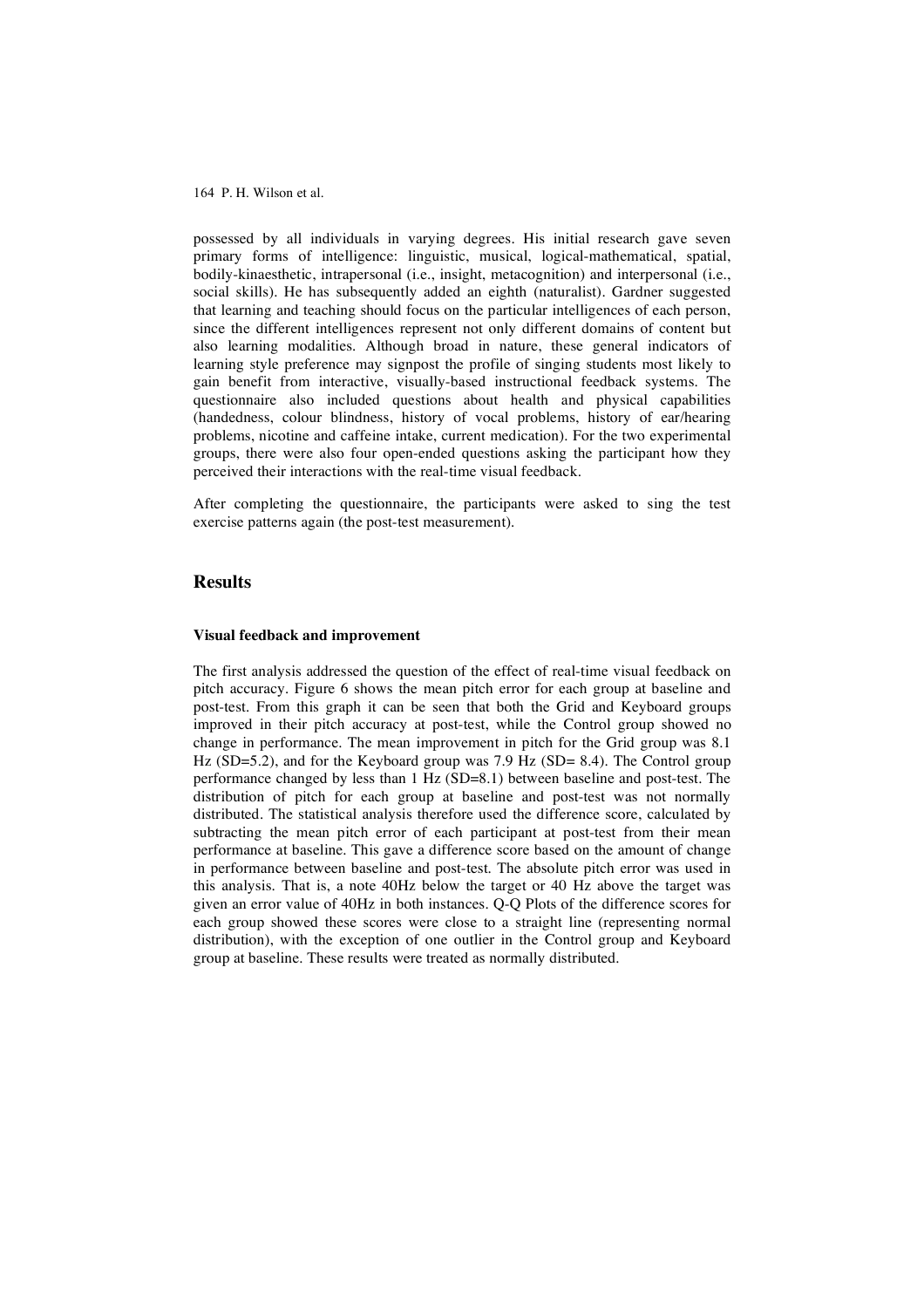Learning to Sing in Tune 165



**Figure 6.** Mean  $F_0$  error (in Hz) at baseline and at post-test for each group: Outcomes of performance after feedback.

This difference score between pre-test and post-test was therefore analysed using a One-Way Analysis of Variance. This analysis showed that there is an overall significant difference between the groups on changes in pitch accuracy between baseline and post-test  $(F_{2,42} = 5.909 \text{ p} = 0.005)$ .

Two planned contrasts were then carried out to investigate which groups produced the significant difference in performance at post-test. The first contrast compared performance of the Grid and Keyboard groups, to investigate whether there was a difference in performance as a result of the type of visual feedback. The result shows no significant difference in performance between the two visual feedback groups, indicating that the different styles of visual feedback (Grid or Keyboard) had a similar impact on performance  $(t=0.837; p=0.407)$ .

A second contrast compared the experimental groups to the Control group to determine if feedback changed performance. The result shows that the groups who received visual feedback demonstrated significantly greater improvement in pitch between baseline and post-test than the Control group, indicating that feedback did facilitate learning to sing the correct pitch  $(t= -3.334; p=0.002)$ .

#### **The effect of visual feedback**

The study further examined the impact of concurrent visual feedback upon the rate and quality of learning. Visual feedback was offered to the two experimental groups during training. Figure 7 shows the mean pitch error based on measurements of  $F_0$  for each group at baseline, intervention and post-test. The graph shows that all three groups performed more poorly in terms of pitch accuracy during the intervention phase. The mean difference in pitch accuracy between performance at baseline and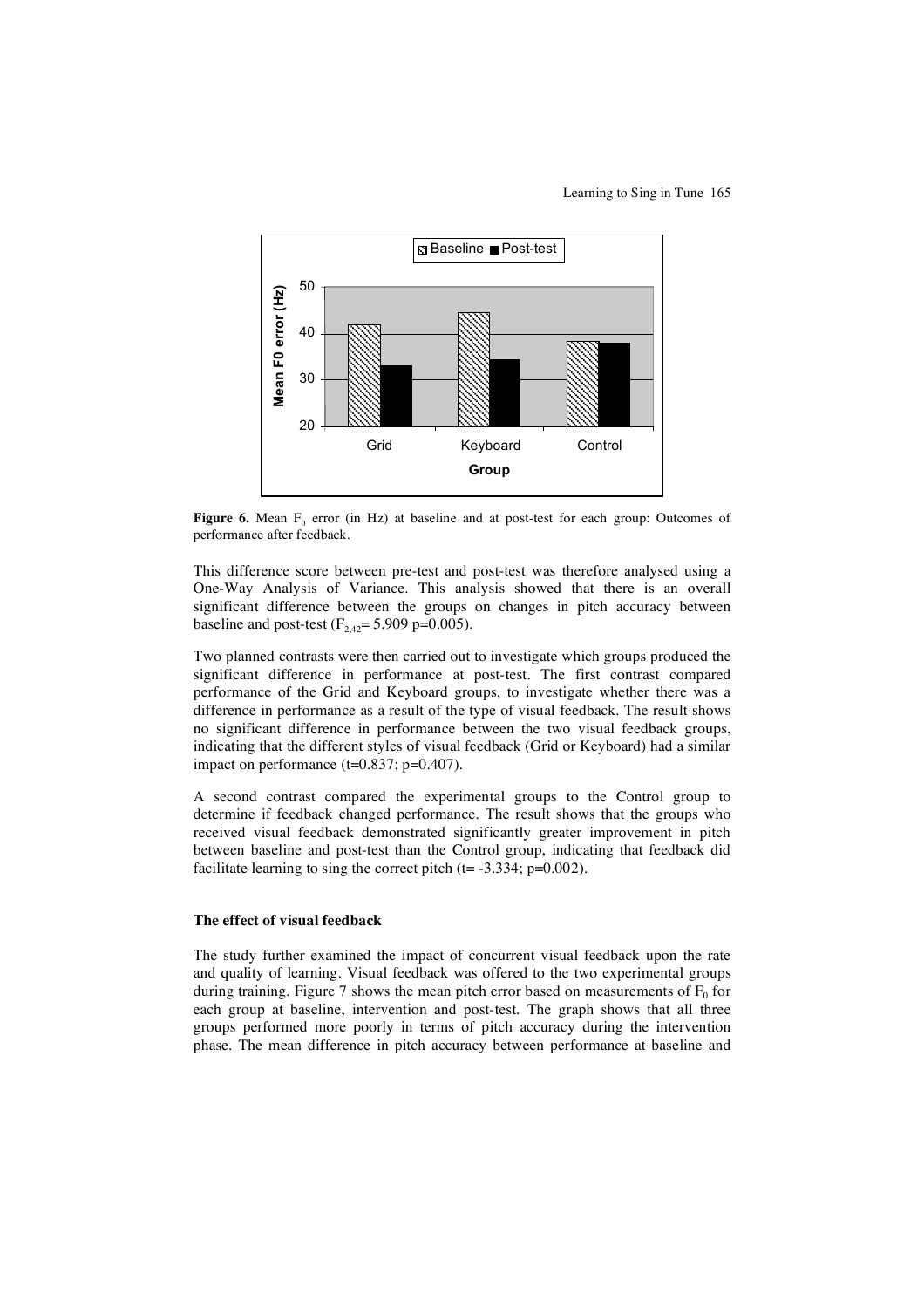intervention was -7.7 Hz for the Grid group, -4.7 Hz for the Keyboard group and -15 Hz for the Control group. That is, all groups showed a mean decrement in their performance at intervention relative to performance at baseline.



**Figure 7.** Mean pitch error (in Hz) for each group at baseline, intervention and post-test.

Effect of feedback on performance at intervention was analysed using a repeated measure ANOVA based on comparing the three groups at baseline and intervention using their mean  $F_0$  error score. The results show a significant main effect for time (baseline and intervention)  $F_{2,42}$ =24.820; p= 0.0001), and a significant interaction effect for group and time ( $F_{2,42}$ = 5.909; p=0.005). This interaction was investigated in a post-hoc analysis using a Dunnett *t* test which compared the pitch error differences between baseline and intervention for the Control group and for each treatment group. The result shows that the Control group, which received no visual feedback at intervention, had a significantly greater performance decrement between baseline and intervention than the Keyboard group. There was no significant difference between the performances of the Grid group and the Control group (see Table 2).

**Table 2.** Results of Dunnett *t* test: Comparing pitch error differences between baseline and intervention for the Control group and the two treatment groups.

| Group    | Group   | Mean<br><b>Difference</b> | <b>Standard</b><br>Error | <b>Significance</b><br>$(* p=0.05)$ |
|----------|---------|---------------------------|--------------------------|-------------------------------------|
| Grid     | Control | 7.10256                   | 5.06043                  | $.142$ (NS)                         |
| Keyboard | Control | 10.15348                  | 5.06043                  | $.046*$                             |

#### **Novice versus advanced singers**

Novice singers performed the Skill Level 1 (Fig. 1) exercise pattern, while the more musically-experienced advanced singers sang exercise patterns for either Skill Levels 2 or 3 (Figs. 2, 3). The number of participants in each skill category (novice versus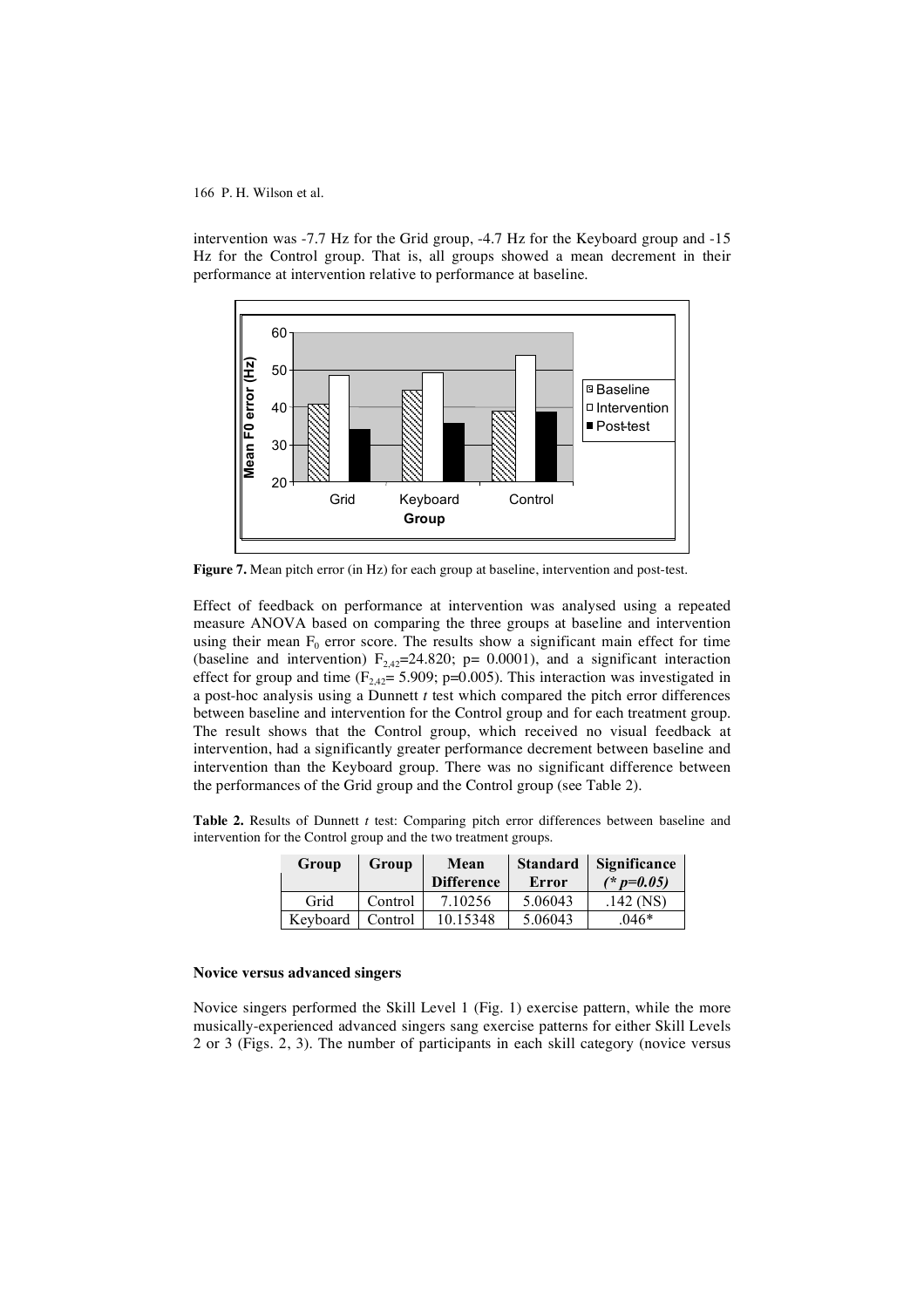advanced) was too small for statistical analysis. Figure 8 shows the mean difference in pitch accuracy between baseline and post-test for Keyboard, Grid and Control groups, with participants divided into novice versus advanced singers. The results showed that both the novice and advanced participants in the Grid and Keyboard groups improved in their pitch accuracy between baseline and post-test (see Figure 8). The novices, who were given the simplest (three-note) patterns, showed greater accuracy improvement between baseline and post-test in the Keyboard group but not in the Grid group (see Figure 8).

In the Control group, the pitch accuracy of the novice and advanced participants changed by 1 Hz between baseline and post-test.



**Figure 8.** Mean difference in pitch accuracy (in Hz) between baseline and post-test; results for novice and advanced singers, divided into Grid, Keyboard and Control groups.

## **Discussion**

#### **Visual feedback and its impact on pitch skill acquisition**

Results show that participants in both the Keyboard and Grid groups achieved a significant improvement in pitch accuracy after training with concurrent augmented visual feedback; the pitch accuracy performance of the Control group, which did not receive visual feedback, showed no change between baseline and post-test. These results indicate that real-time visual feedback to the learner about the outcome of their attempt to produce the target pitch promotes acquisition of the neuromuscular skills underlying the task of singing the correct pitch. The results also showed no significant difference between the pitch accuracy improvement achieved by the Grid and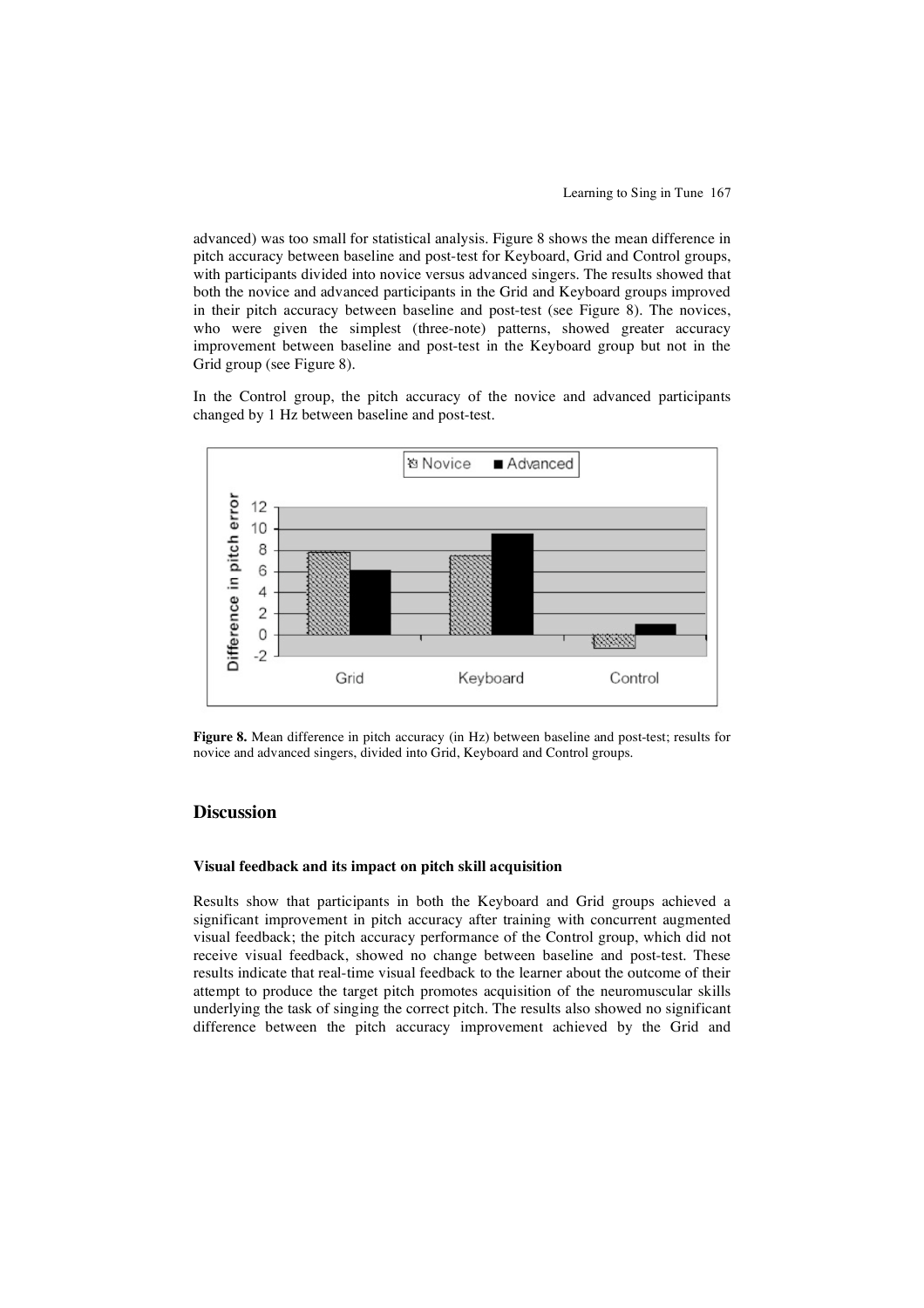Keyboard groups. The finding suggests that the different types of feedback contained in these visual displays did not produce differences in the amount and rate of learning.

The failure of the Control group to show any significant improvement or change in pitch accuracy performance as a result of the inherent feedback available to them through practice and listening to their own performance suggests that, in the current task conditions, augmented feedback is necessary for skill acquisition, especially in the short time frame available for research sessions. This is in accordance with the findings of Ryan, Blakeslee & Furst (1986); Lehmann (1997); Barry & Hallam (2002); Creelman (2003); Welch et al. (2005).

#### **Impact of screen display and skill level**

Despite disparity between the two styles of visual feedback offered to the two experimental groups, the amount of improvement in pitch accuracy of these two groups differed by less than 1 Hz. This result indicates that the assimilability of workable information provided by the two different interactive visual feedback screens was similar, even though the visual analogues of pitch were different.

Fig. 8 shows that participants with more musical experience (advanced skill levels) achieved a higher mean difference using the Keyboard display, while novice singers achieved a higher mean difference using the Grid display.

People with some singing or musical tuition would be more likely to be familiar with the piano keyboard and have a practical appreciation of its pitching arrangement. Further, the interactive Keyboard display gave information about the pitch accuracy of each note only as it was being sung. Once a note had been sung, no information about it remained on-screen. This meant that, in navigating from one pitch to the next, the singer had no visual history of their performance. Another likely explanation of the better performance of advanced singers with the keyboard display is that they needed less coaching and found extra information a hindrance in executing a task (pitch matching) to which they were already accustomed by training (Steinhauer  $\&$ Preston Grayhack, 2000; Welch, 1985b; Wulf & Prinz, 2001).

In the current study, participants were recruited opportunistically; skill level was measured but not used as an inclusion criterion. The numbers of participants from each skill level and feedback mode were varied, precluding statistical analysis. Although results suggest that the difference in feedback mode may interact with singing and musical background, and that people with some singing and music tuition may do better with the Keyboard feedback display, these questions cannot be examined here, and should be investigated further in a future study.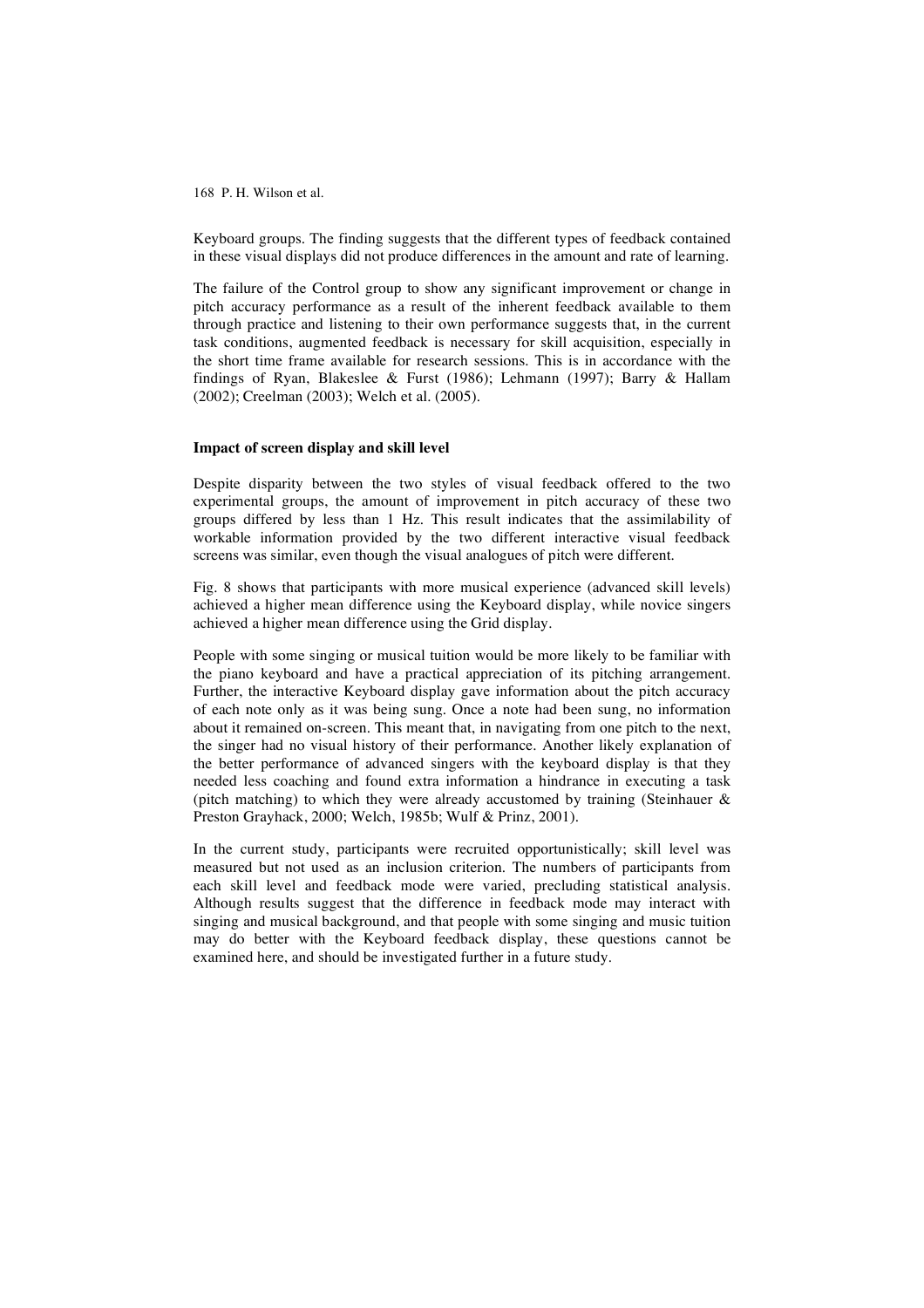#### **Decrement of performance at intervention**

The use of concurrent augmented visual feedback raises the question of why all three groups in the study showed a marked decrement in pitch accuracy during the intervention. According to Posner & Snyder (1975), performance on two simultaneous tasks would be expected to be worse than when performing a single task; the performance decrement for both the Grid and Keyboard groups followed this expectation. Ivry (1996) argues that how a learner allocates their resources is affected by a range of factors, including the complexity of the task, the instructions given to them, and their skill level. In the current study, the level of task difficulty was adjusted for each individual to ensure that participants did not perform at ceiling. At the intervention phase, performance was therefore affected when participants shifted their attentional resources to the visual feedback because of task demands. Difficulties associated with learning to sing are highlighted by Mithen & Parsons (2008), who studied the acquisition of singing skills over a year, and found significant frontal lobe activity in the early stages of learning to sing, suggesting a high executive attentional load for the learner.

This decrement in performance by the Grid and Keyboard groups at intervention is consistent with the effects of an increased cognitive load (Sweller, 1994). The provision of concurrent feedback imposes a heavier information processing load on participants for the period of intervention than that demanded by immediate feedback (which is presented immediately after the completion of a relevant action).

In contrast, the Control group had only inherent auditory and kinaesthetic feedback during their hour's practical singing training, which resulted in a pitch accuracy performance change of 0.06 Hz between baseline and post-test. At intervention, the Control group showed the highest mean decrement in performance of the three groups. These results from the Control group were unexpected. Cumming & Hall (2002), in a study of neuromuscular skill acquisition by competitive athletes, found that an hour's practice is sufficient to produce improvement. The lack of skill acquired by the Control group between pre- and post-intervention, and the large performance decrement at intervention, suggest that the uninformative display screen interfered with the ability of the Control group to learn solely from their auditory and kinaesthetic feedback. That is, during the intervention phase of the experiment, the Control group assumed that their non-interactive display screen was relevant to the task, and therefore directed some attentional resources to it, thus diverting some of their attention away from listening to themselves and perceiving their performances kinaesthetically, i.e., away from their inherent feedback (Schmidt & Lee, 1999) and towards visual display, searching for non-existent information. Perhaps it is the case that the added extraneous cognitive load resulted in the Control group having less processing space for enabling the execution of the singing task. This could explain why the Control group showed no improvement by the end of the experimental session. Alternatively, the visual feedback offered to the Grid and Keyboard groups may have helped motivate them to practise and learn, while the lack of visual feedback for the Control group may have made boredom and loss of motivation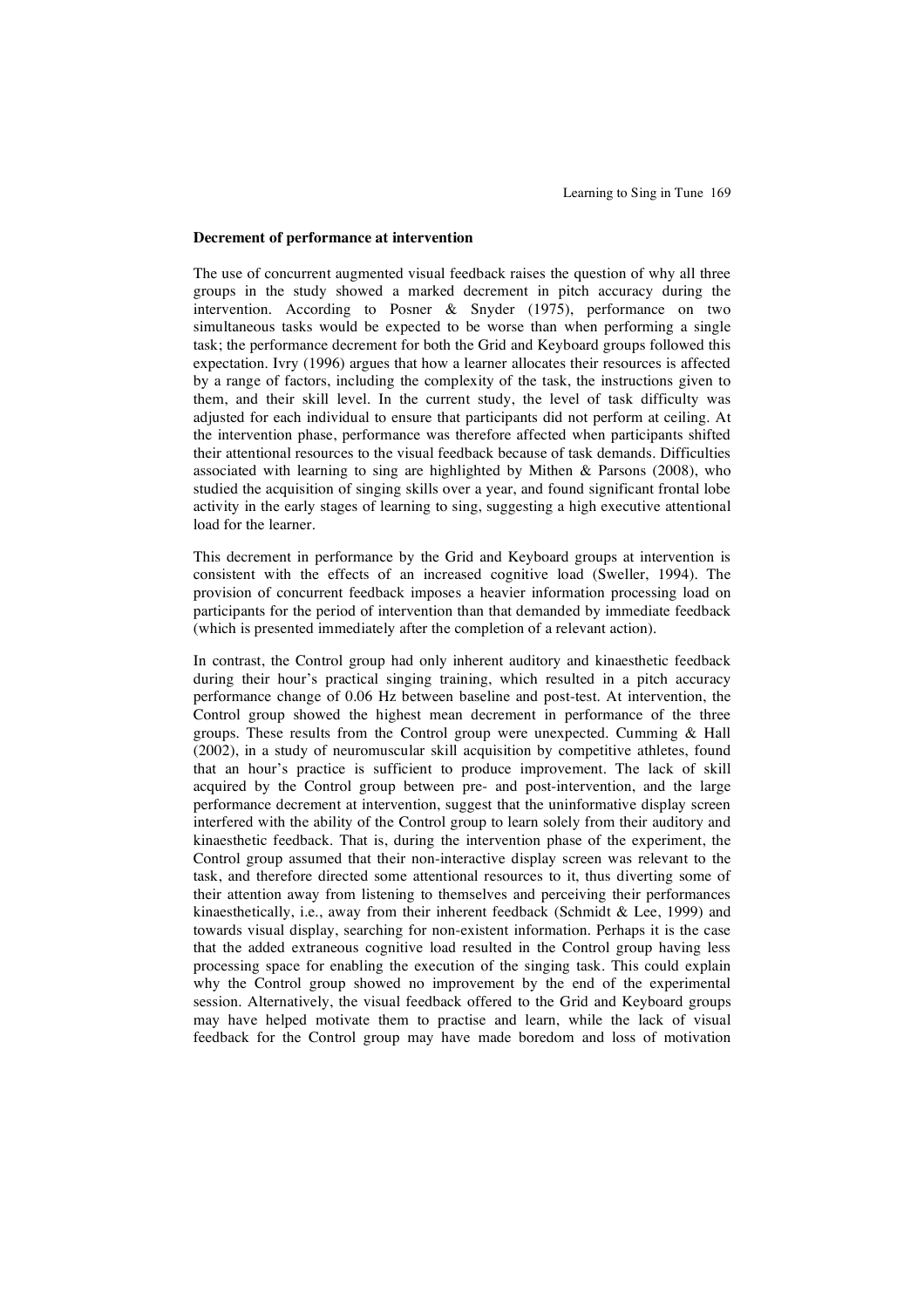factors in their poor performance. These hypotheses need to be explored in a further study.

#### **Verbal versus visual feedback**

The basis of traditional singing teaching is a master-apprentice model utilising mostly aural/oral methods (Callaghan, 2000). Much of the feedback offered to students is verbal, although teachers who model by demonstration also give visual cues from their body movements. Thus, the traditional basis of singing pedagogy offers not only knowledge of results (KR) (verbal information about pitch accuracy, timbre, offset/onset, and similar pedagogic concerns) but also knowledge of performance (KP) – 'Verbalised (or verbalisable) postmovement information about the nature of the movement pattern' (Schmidt & Lee, 1999: 325). Teachers commonly correct students after their performance, giving them advice about improving body movements in order to enhance their output – their sung tone.

One way in which the findings of the current research may impinge upon standard practices by singing teachers in the future is their consideration in conjunction with the results of research by Magill, Chamberlin & Hall (1991). Magill et al*.* discuss two opposing views regarding the role of verbal knowledge of results during learning: one opinion holds that verbal KR assists skill learning by adding vital information to available sensory feedback, while the other opinion is that verbal KR is not only redundant in the presence of visual feedback, but hampers learning. Results from four experiments conducted by Magill et al*.* show that '…visual feedback provided sufficient information to the learner to enable performance improvements during practice, maintain the acquired level of performance over a 24-hour period, and generalise performance to novel stimulus speed conditions' (1991: 485). Could this be extrapolated to suggest that singing teachers who use visual feedback as part of their pedagogic strategies are well advised to speak a lot less? This is in line with Nisbet's (2003) analysis of singing studio practice. In recognising the major role of motor learning in vocal skill development, Nisbet warns singing teachers against talking too much and doing too little during instructional sessions, instead advocating lesson conditions which permit students to attend to and build up the essential implicit memory needed to develop their singing skills.

## **Future directions**

In summary, the present study has established:

- that visual feedback helps learner singers to improve their pitch accuracy, and
- that the immediate effects of concurrent visual feedback lead to a performance decrement, but eventually produce enhanced capability.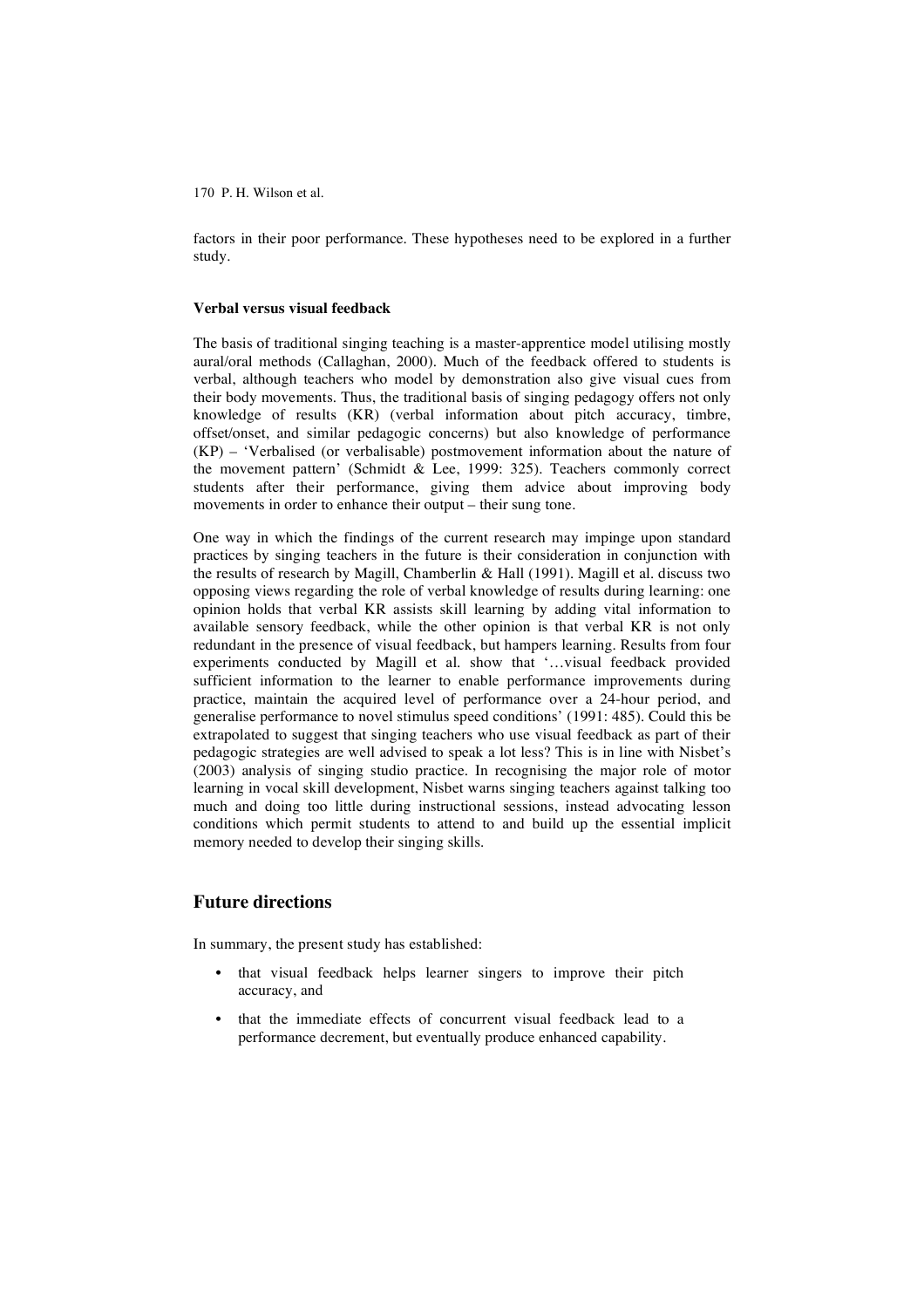Questions that are raised as a consequence of these findings include:

- Is visual feedback equally effective for those participants whose learning styles are not predominantly visual-spatial as for those whose learning styles are?
- Is practice alone sufficient to improve and consolidate pitch matching skills?
- What is the relationship between singing experience and type of visual feedback?

Since the current investigation only looked at immediacy in learning, a similar study, but within a longer time frame, would be useful in determining the effectiveness of learning. A longitudinal structure would give participants an opportunity to re-visit their interactions with the visual feedback over a period of time in order to test the degree of their retention of learned benefits.

### **References**

- Banton, L.J. (1995). The role of visual and auditory feedback during the sight-reading of music. *Psychology of music, 23*, 3-16.
- Barry, N.H. & Hallam, S. (2002). Practice*.* In: R. Parncutt & G. McPherson (Eds.), *The science and psychology of music performance: Creative Strategies for Teaching and Learning* (pp. 151-165). New York: Oxford University Press.
- Callaghan, J. (2000). *Singing and voice science.* San Diego, CA: Singular Publishing Group.
- Callaghan, J., Thorpe, W., & van Doorn, J. (2004). The science of singing and seeing. In: R. Parncutt, A. Kessler & F. Zimmer (Eds.), *Proceedings of the Conference on Interdisciplinary Musicology (CIM04), Graz/Austria, 15-18 April, 2004.* <http://gewi.unigraz.at/~cim04/>.
- Callaghan, J., Thorpe, W., van Doorn, J., & Wilson, P. (2003). Sing and see. In: L.C.R. Yip, C.C. Leung, & W.T. Lau (Eds.), *Curriculum innovation in music* (pp. 75-80). Hong Kong: Department of Creative Arts, Hong Kong Institute of Education.
- Callaghan, J., & Wilson, P.H. (2004). *How to sing and see: Singing pedagogy in the digital era.* Sydney: Cantare Systems.
- Creelman, J. (2003). Influence of mental practice on development of voluntary control of a novel motor acquisition task. *Perceptual and Motor Skills, 97*(1), 319-337.
- Cumming, J. & Hall, C. (2002). Deliberate imagery practice: The development of imagery skills in competitive athletes. *Journal of Sports Sciences, 20*, 137-145.
- Gardner, H. (1983). *Frames of mind*. New York: Basic Books.
- Gordon, E.E. (1993). *Learning sequences in music: Skills, content and patterns. A music learning theory.* Chicago, IL: G.I.A. Publications.
- Ivry, R. (1996). Representational issues in motor learning: Phenomena and theory. In: H. Heuer & S.W. Keele (Eds.), *Handbook of perception and action: Volume 2: Motor skills* (pp. 263- 330). London: Academic Press.
- Lehmann, A.C. (1997). The acquisition of expertise in music; efficiency of deliberate practice as a moderating variable in accounting for sub-expert performance. In: I. Deliege & J. Sloboda (Eds.), *Perception and cognition of music* (pp. 161-187). Hove: Psychology Press.